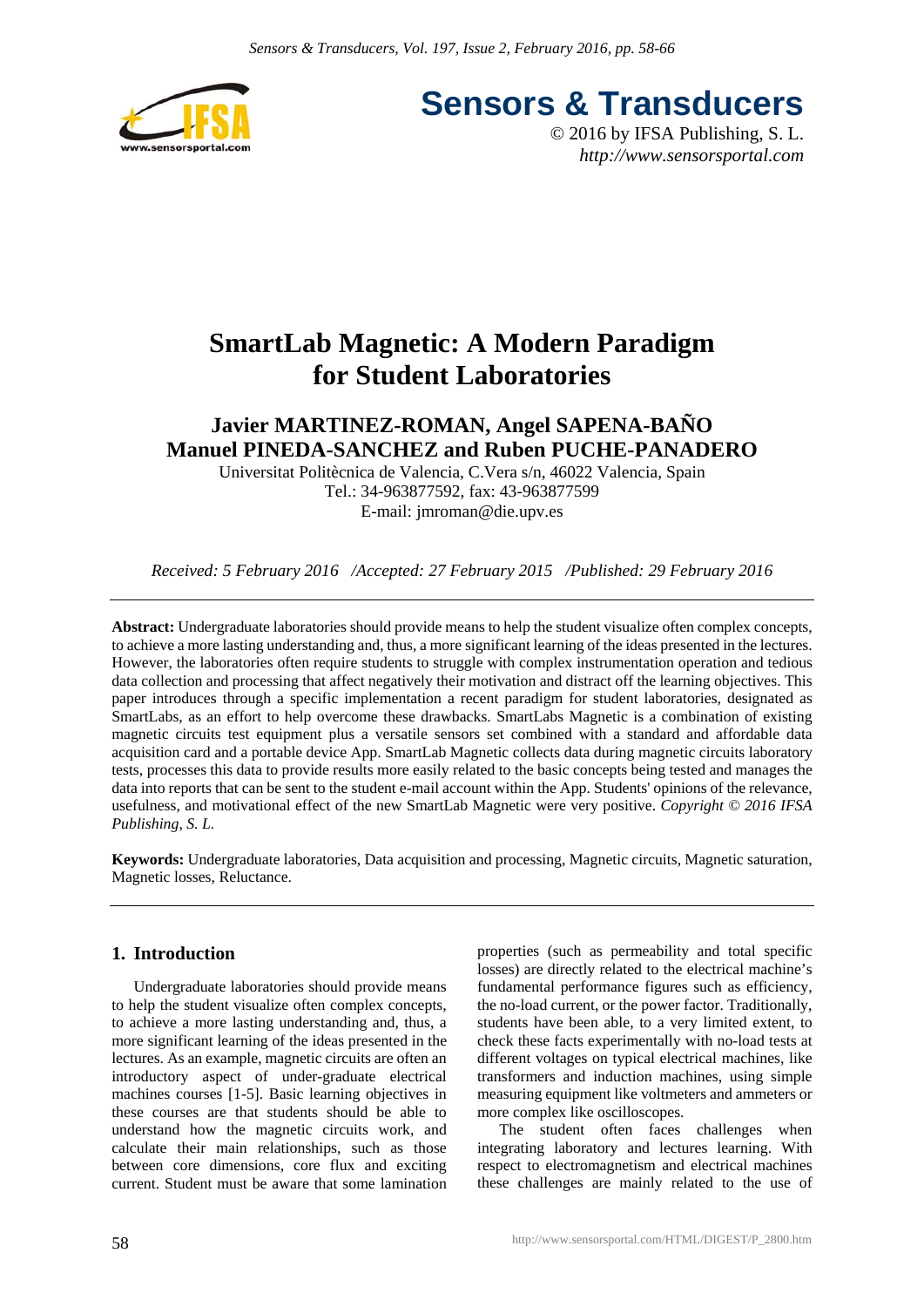abstract concepts that are hard to visualize [6-7], and to the lack of appropriate and easy to use measurement equipment and test rigs. In the case of electromagnetism, these difficulties are sometimes aggravated by the use of a mathematical approach when actually the students need to visualize the concepts to fully understand them. In recent decades the use of simulations to help visualize those abstract concepts [7], and to simulate the actual electrical machine performance during tests [8-11] has sometimes been adopted but then new drawbacks arise. The SmartLab approach, proposed here, blends the test of actual machines of classical experiments with the enhanced data processing and visualization offered by simulations, in an attempt to profit from their advantages while avoiding their weaknesses.

SmartLabs (SLs) complement the existing equipment under test of classical experiments with a sensors set, a Digital Acquisition (DAQ) board and a portable device App providing DAQ control, acquired data manipulation and handling, and the user interface. Similar approaches based on personal computers, often designated as Virtual Instruments (VI) using the widespread manufacturer terminology, has been shown to have many advantages over traditional instruments. Reference [12], as early as 1984, showed the suitability of VIs to help students get a 'real-time' handle on some electrical machine concepts. In [13], efficient data collection and manipulation by means of VIs is shown to help maintain student interest and reduce the time required to perform and evaluate experiments; similar advantages were reported in [14]. VIs' ability to provide user-friendly interaction with the experiment is also underlined in [15]. The modular and reusable nature of Vis, and therefore their suitability for integration into cost-effective systems is underlined in [16]. Additional benefits from having students collaborate in VI development is that these then reflect student interests and needs, as described, along with already mentioned advantages, in [17]. With respect to magnetic materials properties, some advantages are also cited in [18-19] and [20].

SmartLab Magnetic (SLM) was the first SmartLab developed by the Installations, Systems and Electrical Equipment (iSEE) group (within the Institute for Energy Engineering of Universitat Politècnica de València) out of five already deployed and several more under development. SLM is based on the original magnetic circuits lab, which focused on changes in magnetic circuit structure and their effect on winding inductance and no-load current based on rms voltage and current measurements.

This paper first briefly introduces, in Section 2, the main relationships between winding voltage, core flux, core dimensions and materials and exciting current in transformer-core type magnetic circuits, how these influence key electrical machine performance figures and how they relate to various aspects of the no-load current of a transformer. Section 3 describes the equipment under test, and the sensors set and DAQ card. Section 4 deals with the Android App User Interface (UI) design and the required data

processing and handling that enhances visual recognition of the main relationships in Section 2 while providing a friendly user experience. Section 5 describes the tests to be performed and the data to be collected to arrive at the main results directly related to the lab's learning objectives. Finally, the student opinion on the relevance, usefulness and motivational effect of the laboratory is detailed in Section 6. The main conclusions of are presented in Section 7.

# **2. Introduction to Transformer-Core Type Magnetic Circuits**

Transformer-core type magnetic circuits are characterized by a set of stretches linked in series (sometimes, as a result of symmetry two identical sets are arranged in parallel, as in the shell type core) along which the magnetic flux is quite approximately constant. As a result of this, the magnetic behavior of each stretch can be depicted by its reluctance:

$$
F = \Re \Phi \; ; \; \Re = \frac{l}{\mu S} \tag{1}
$$

For the whole magnetic circuit, as a series combination of several tracts or limbs, when excited by a single winding with N turns, results:

$$
N \cdot I = mmf = \sum \Re_{\text{tract}} \Phi = \Re_{\text{core}} \Phi \tag{2}
$$

Thus, longer magnetic circuit tracts or smaller available core cross-section result on a higher reluctance and a higher no load current for the same core flux. Also, as the core iron saturates its average permeability decreases and the higher reluctance means again more exciting current is needed.

The transformer being at no load, the winding sinusoidal voltage is almost equal to the induced electromotive force (emf) that, in turn, requires a sinusoidal core flux that must lag the winding voltage by ¼ period:

$$
u(t) = \sqrt{2}U\cos(\omega t) = N\frac{d\Phi_{core}}{dt} \Rightarrow
$$
  

$$
\Rightarrow \Phi_{core} = \frac{\sqrt{2}U}{N\omega}\cos(\omega t - \pi/2)
$$
 (3)

The winding no-load current, necessary to provide the magnetic circuit magnetomotive force (mmf) and to support its losses, can then be split into its magnetizing and iron-loss components. The magnetizing current is in phase with flux pulsation but, due to core saturation, exhibits obvious peaks (in phase with core flux peaks which, in turn, coincide with the zero voltage instant due to the  $\frac{1}{4}$  period lag) that results in a bell-shaped waveform. The iron-loss current is in phase with the winding voltage and, therefore, leads the magnetizing current by a ¼ period. The result of this phase shift between the two no-load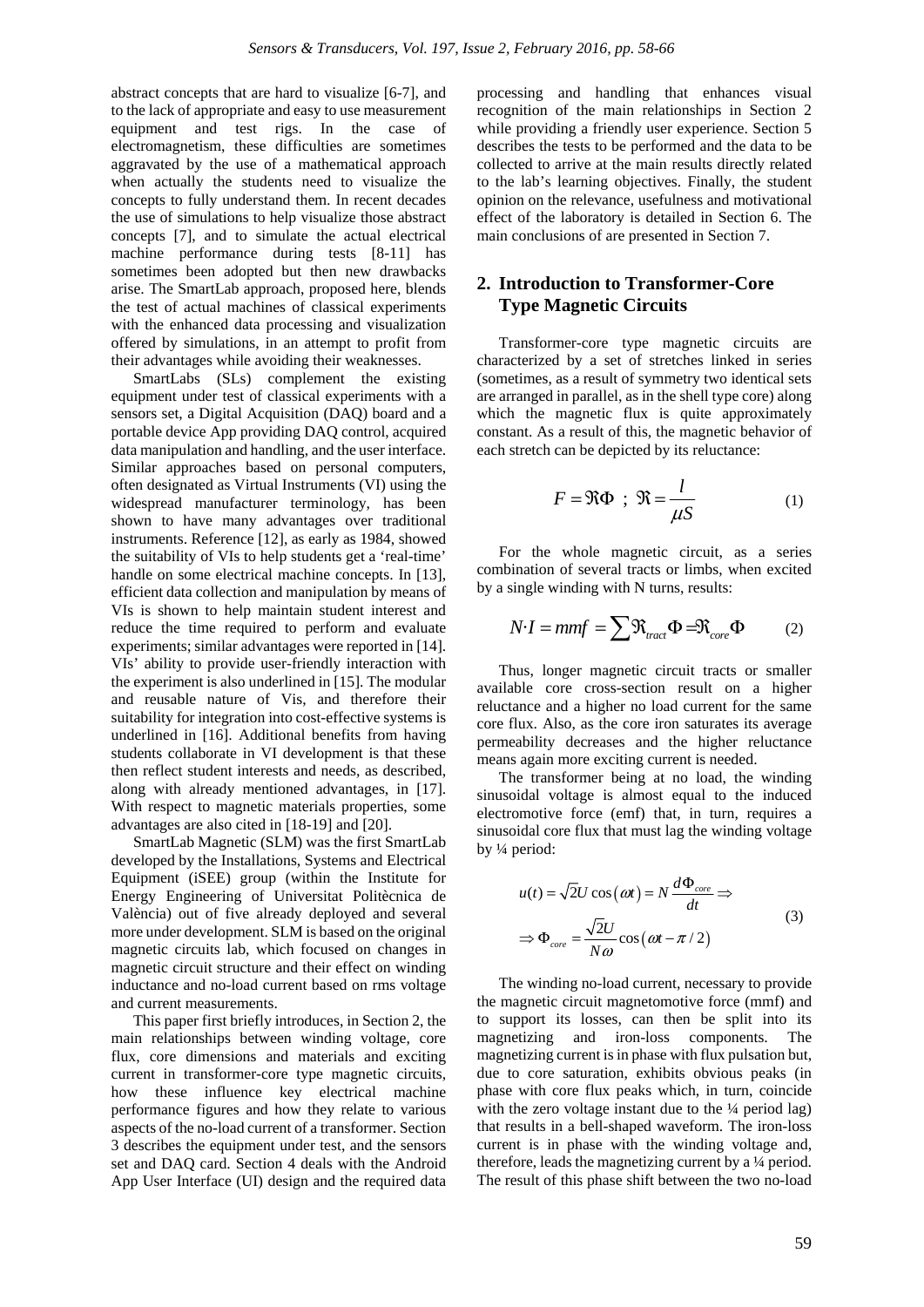current components appears as a left-peak-right asymmetry of the no-load current semi-periods (see for example [4], pp. 81-84 or [5], chapter 2.4.2.3).

From an electrical engineer's point of view, the core's magnetic materials main properties are the permeability and specific losses, because they are directly related to fundamental performance figures of the electrical machine. The iron core mmf accounts for between 30 % (in rotating electrical machines) to 90 % (in transformers) of the total required mmf, the remaining percentage being due to airgaps. In turn, the total mmf is directly related to the machine's no-load current and, through that, to its power factor and to the reactive power consumption. The ES specific losses are directly related to the core losses, amounting to about one third of the machine's total losses. The remaining losses are mainly Joule effect losses in the windings and friction losses in rotating machines. ES specific losses are closely proportional to core's induction squared and, therefore, for the same core flux, the smaller the available core cross-section the higher the specific losses.

## **3. Test Equipment**

The test equipment that integrates the SLM has been derived from the original laboratory equipment used with classic instrumentation. It included a variable autotransformer to provide adjustable voltage at constant mains frequency, a three phase three leg transformer (220/380 V, 2 kVA), one voltmeter and one ammeter. The classic instrumentation was the only element enhanced for the SLM.

#### **3.1. Magnetic Circuit Configurations**

A three phase transformer is used to test different magnetic circuits with varying configurations (see Fig. 1 to Fig. 4) depending on the winding being fed or connected and thus give the student the opportunity to correlate changes in magnetic circuit configuration with the observed changes in winding inductance and overall magnetic circuit reluctance. Four tests where thus devised: Series-parallel I, Series-parallel II, Series and Open.

In the Series-parallel I configuration (Fig. 1) only the primary winding on the left leg is fed, at its rated voltage, keeping all other windings open. Thus, the flux required in the left leg goes through the left yoke to the junction between the central leg and the right yoke and leg, where it splits, mostly going through the shorter central limb.

In the Series-parallel II (Fig. 2) configuration only the primary winding on the central leg is fed, at its rated voltage, keeping all other windings open. Thus, the flux required in the central leg goes to the junction between the left and right legs where it splits approximately halves. In this configuration magnetic flux lines are, in average, shorter, and the full magnetic

flux is confined in a single limb for a shorter tract. These two configuration changes result in a lower magnetic circuit reluctance.



**Fig. 1.** Series-Parallel I magnetic circuit.



**Fig. 2.** Series-Parallel II Magnetic Circuit.

In the Series configuration (Fig. 3), again, only the primary winding on the central leg is fed, at its rated voltage, keeping all other windings open but the secondary winding on left leg, which is shortcircuited. Thus, no voltage means almost no winding induced emf nor flux in the left leg and the flux required in the central leg goes to right leg almost fully. Now the magnetic flux lines are more or less the same length as those in Series-Parallel II magnetic circuit but the available iron cross-section has been halved along most of the magnetic circuit. Thus the magnetic circuit reluctance clearly increases.

Finally, in the Open Circuit configuration (Fig. 4), again, only the primary winding on the central leg is fed, at a fraction of its rated voltage, keeping all other windings open but the secondary winding on both the left and right legs, which are now short-circuited. Thus the flux required in the central leg must close through a mostly non-ferromagnetic path surrounding the winding. The deepest change in the magnetic circuit is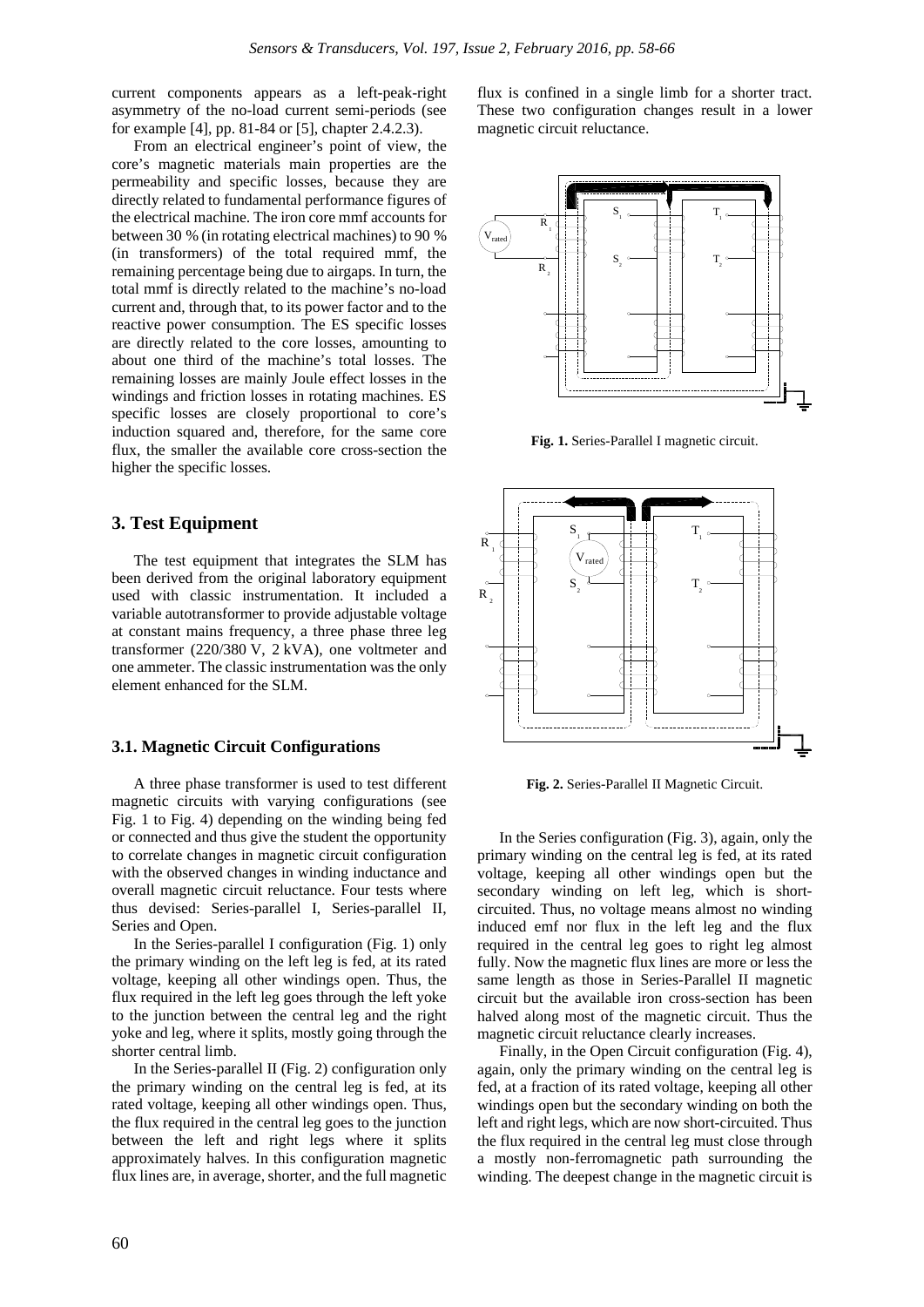the change of ferromagnetic to non-ferromagnetic material on most of its length and the magnetic circuit reluctance drastically increases.



**Fig. 3.** Series Magnetic Circuit.



**Fig. 4.** Open Magnetic Circuit.

#### **3.2. SLM Enhanced Instrumentation**

The classic volt- and ammeter provided very interesting feedback on the magnetic circuit performance but that information can be clearly improved to enhance the student recognition of the basic phenomena taking place during the tests. Thus, instead of working with rms voltage and current sensors it was decided to substitute them by wide bandwidth voltage sensors and, additionally, to simplify the measurements, to include direct voltage measurement or the three primary windings.

The voltage sensor selected is a differential grounded voltage divider, which provides easily adjustable attenuation, very good bandwidth including DC voltages if required, and low common voltage

suitable for a DAQ card differential analog input. Isolation is not required due to the use of low voltage mains and to the grounded divider configuration. The current sensor selected is a closed loop, compact, multirange Hall Effect current transducer (LEM LTS 6 NP) which provides very good bandwidth, easy integration, 3 kV voltage isolation, and low common mode output while requiring single unipolar voltage supply.

Finally, as can be appreciated from Fig. 1 to Fig. 4, the flux distribution in the three core legs changes considerably for the four configurations being tested. This flux distribution can be directly correlated to the respectively fed/induced voltage in each of the primary windings, which makes it quite interesting to provide the user with voltage readings simultaneously for all primary windings.

The sensors described are complemented (Fig. 5) with a Measurement Computing BTH-1208LS DAQ card. This card is selected because it is one of the very few available with built in Bluetooth communication and Android support, thus enabling a direct integration with Android Apps and, especially, a simple and easily configurable link between the DAQ card and the mobile device. The BTH-1208LS has 4/8 differential/single-ended analog inputs with a maximum shared sample rate of 47 kS/s, apart from two analog outputs, 8 digital input/outputs and a highspeed counter input, which can be used in different applications (e.g., reactive power compensation, discharge lamp lightning control or frequency converter drive operation, no described here [21-24]). The maximum sampling frequency of 47 kS/s is quite enough for this application as it requires four channels, one current and three voltages, with a suitable resolution to depict up to harmonic 19 at most. Thus an individual sampling frequency resulting in 5 samples per period for the highest harmonic, about 5 kS/s, is quite enough, which results in an aggregated sampling frequency of 25 kS/s, clearly below the DAQ card maximum sampling frequency.

The DAQ and sensors board are placed inside a rugged plastic case together with a short-circuit protection, the required power supply and the suitable mains and measurement connections (Fig. 6).

## **4. SLM App User Interface Design**

The SLM App UI design is based on these main objectives:

- a) Provide a clear reading of the test rms voltages and currents,
- b) Complement those readings with the fed voltage and current waveforms and
- c) Also with the comprehensive magnetic cycle of the magnetic circuit,
- d) Facilitate data gathering with in-built report generation and delivery.

To this end, the user interface is divided into three main areas: readings, graphs and App menu (Fig. 7).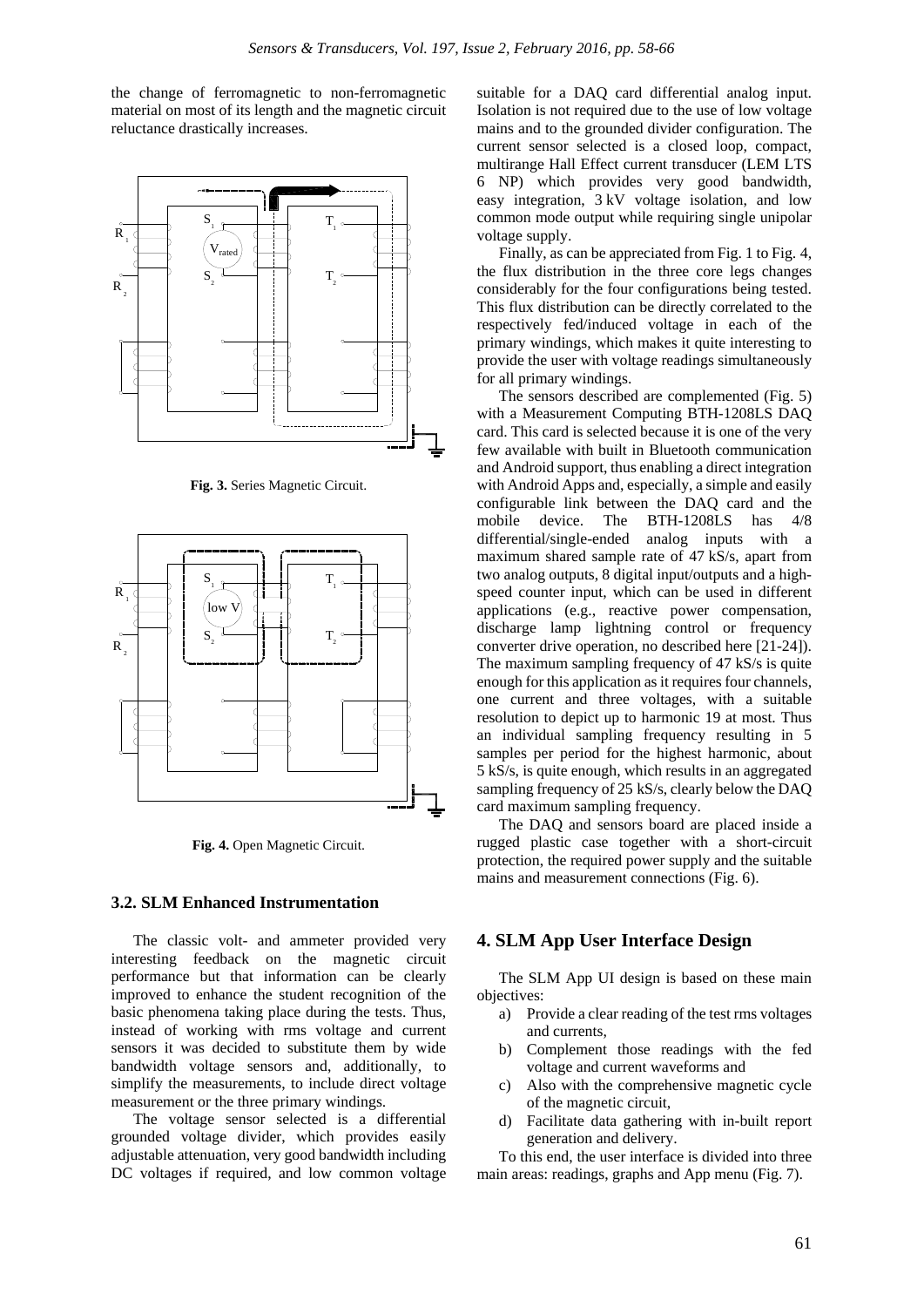

**Fig. 5.** SLM Instrumentation: Voltage and current sensors, DAQ Card and Virtual Instrument Android App.



**Fig. 6.** DAQ and sensors casing with external connections. **Fig. 7.** SLM App user interface main areas: readings,



graphs and App menu.

The readings area, apart from the rms voltages (three, one in each of the three primary windings) and current, includes also the power consumption and the power factor to provide the student notions on *real* magnetic circuits with actual iron losses and their importance on electrical machines operation and performance. The rms values are calculated as the square root of the current and voltage sample's squares average. The electric power is calculated as the average current and voltage sample's products and, with the apparent power, V·I, is used to calculate de power factor.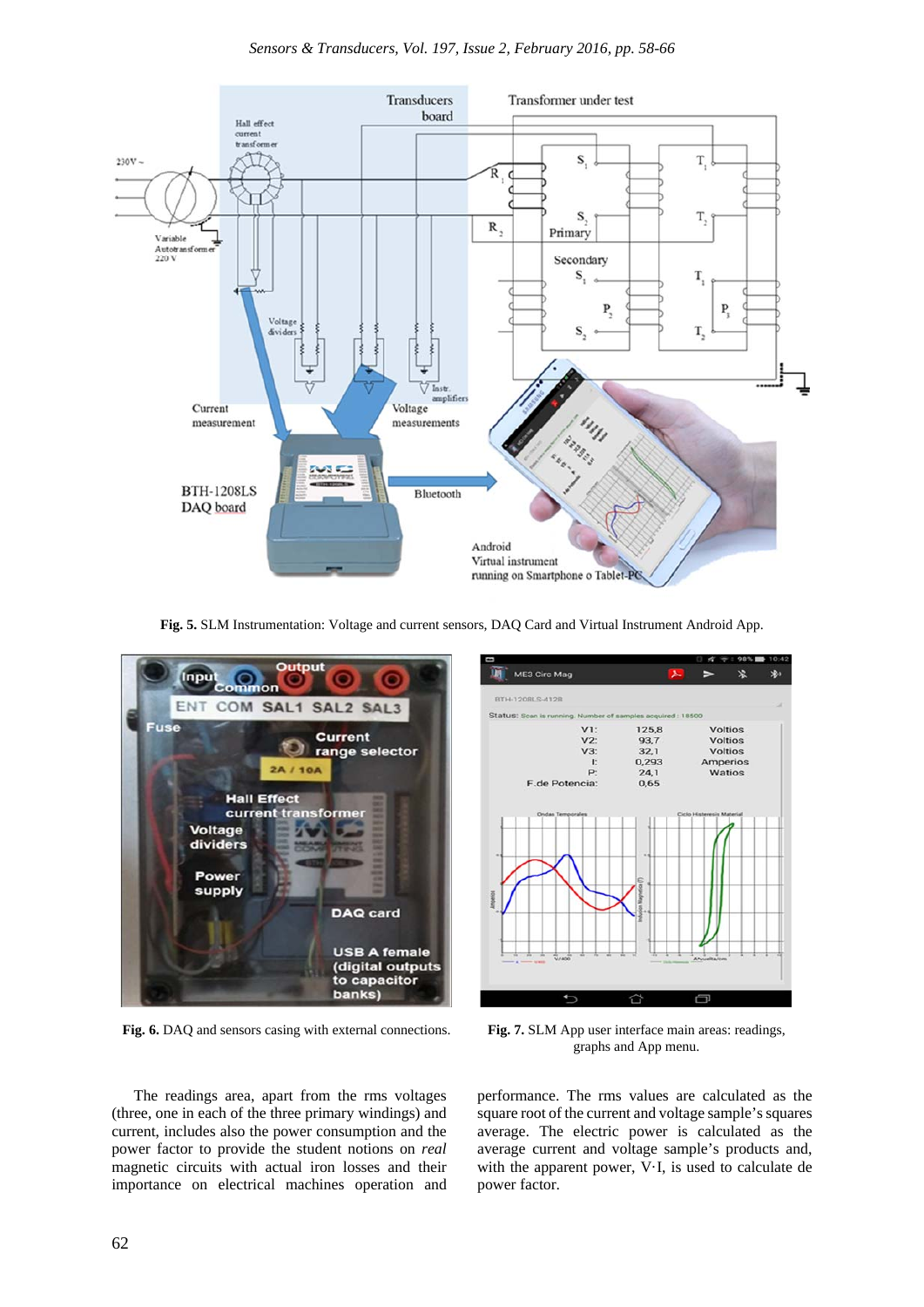The graphs area is shared between the current and voltage time-waveforms and the comprehensive magnetic cycle. The voltage and current time waveforms are a direct trace of the sampled voltage and current during one mains period. The voltage and current arrays are first rearranged to force a start with a voltage positive zero crossing. This simple operation helps readability as it behaves like a mains trigger locking the time-waveforms in the horizontal axis. The learning objectives especially related with the timewaveforms are the following ones:

a) Mains connected electrical machines, and, specifically, transformers, operate with very closely sinusoidal voltage and flux, no matter how saturated the core is,

b) Core saturation results in no-load current deformation with asymmetrical bell shaped waveforms that account for saturation and iron core losses, and,

c) Current waveform asymmetry swells the left side of each half period around the current maximum, resulting in a leading current component, the iron loss current.

The comprehensive magnetic cycle is traced as a xy-curve of core average induction vs. core average field strength. The average core induction is calculated from the core flux using the known core dimensions, while the core flux is obtained through a quarter period shift of the winding voltage samples array and using known winding turns and mains frequency. On the other hand, the core's average field strength is calculated from the winding current samples array times the winding turns (mmf) and divided by the core mid-line length. The learning objectives especially related with the comprehensive magnetic cycle are the following ones:

a) Changes in the magnetic circuit reluctance result in inversely related changes on the magnetic cycle average slope, and,

b) Changes in the magnetic circuit losses result in direct changes on the magnetic cycle enclosed area.

The great advantage, however, in including the comprehensive magnetic cycle graph is to provide the student a lasting image that can be easily correlated with basic concepts of ferromagnetic materials. This image has the additional benefit of helping the user correlate simple changes in the magnetic circuit with directly recognizable features of the graph: for example, when the average flux lines length decreases from series-parallel I to series-parallel II, the user can directly associate that change to a slope increase in the magnetic cycle slope.



Fig. 8. Circuit Schematic for series-parallel I magnetic circuit in student laboratory notes.

Finally, with regard to the App menu, it includes buttons to generate a report in PDF format which includes both the readings and the graphs for the actual test being performed and also to send by email the reports generated during the laboratory session [25]. This actions are complemented with the Bluetooth connection and disconnection buttons required to establish or break the link with the DAQ card. The fact that the user does just need to press a button to generate a test report with the actual conditions and graphs and another to receive in his/her email inbox all the reports for the session experiments means that a significant amount of the session allotted time which was traditionally dedicated to data collection and processing can be now devoted to analyze test results, elaborate correlations, combine observations and prepare conclusions. This, by avoiding tedious tasks, adds also to the student motivation.

The SLM App is available for download in Google Play [26]. From there the students can download and install it in their Android mobile devices. One paired with the DAQ card by Bluetooth, they can use them to perform the measurements instead of with the tablet-PCs available in the Laboratory.

# **6. SLM Tests Guide and Main Results**

The student laboratory work is organized in four consecutive tests that help him correlate different changes in the configuration of the magnetic circuit with the observed changes in the measured voltages and currents and, especially, with the shape (slope and area) of the comprehensive magnetic cycle. The four test to be performed are directly related with the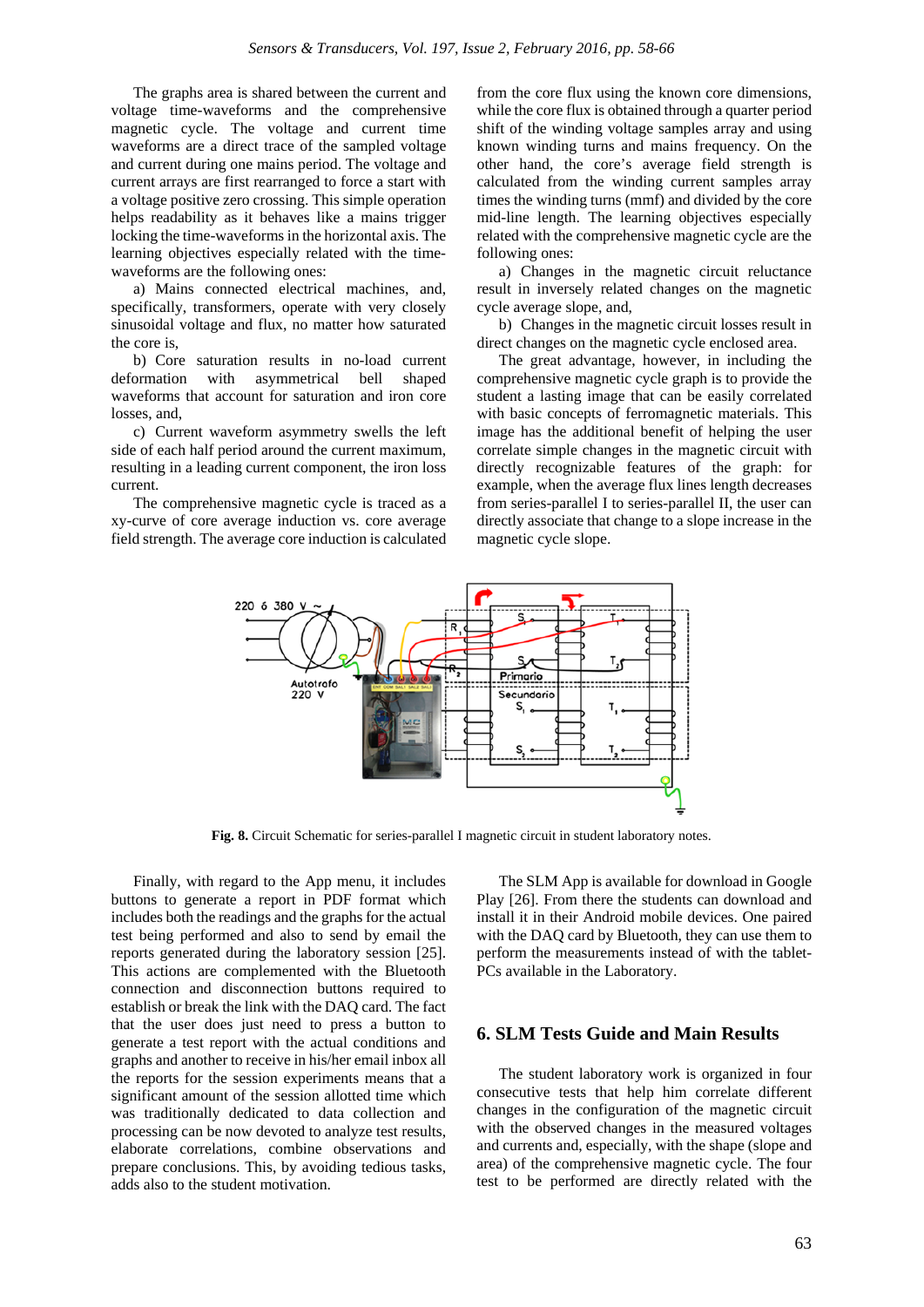four magnetic circuit configurations described in Section 3.1.

The student work is guided with the help of easy to follow schematics (Fig. 9) of the electric circuits required in each test and a check list procedure to perform them. In these schematics, a simple color code is used to help distinguish the different connections and the changes to be made from one experiment to the next. Attention is also drawn to safety measures to avoid voltages or currents above those rated for the equipment under test or for the transducers.





**Fig. 9.** SLM page on Play Store (Google).

The laboratory notes draw the attention to the changes to be observed between consecutive experiments. Thus, from the series-parallel I (Fig. 7) to the series-parallel II magnetic circuits (Fig. 10) the user can notice a reduction of the no load current and also of the magnetic losses, along with an increase in the comprehensive magnetic cycle average slope. These observations can be readily be associated to the reduction in average length of the magnetic flux lines together with an increase in the average available iron cross-section.

Then, from the series-parallel II (Fig. 10) to the series magnetic circuit (Fig. 11) the user can notice an increase of the no load current and also of the magnetic losses, along with a reduction in the comprehensive magnetic cycle average slope. These observations can be readily be associated to the reduction in the average available iron cross-section.

Finally, from the series magnetic circuit to the open magnetic circuit the user can realize that current consumption is quite higher, even for a drastically reduced winding voltage, and a very reduced slope in the comprehensive magnetic cycle that has now a very small enclosed area (Fig. 11). These observations can be immediately connected to the high reluctance magnetic circuit in which magnetic flux lines have been drawn out of the iron core.



**Fig. 10.** Series-parallel II magnetic circuit test results.

## **7. Evaluation**

SLM was used during the Spring 2014 and 2015 semesters by UPV's GITI and GIE students, and had previously been tested with the students of earlier degree programs. SLM's effectiveness was assessed by means of a student survey administered after the laboratory.



**Fig. 11.** Series magnetic circuit test results.

This assessment was conducted only on some of the laboratory sessions, because of the significant time required to sit the regular exams and then complete the survey and in total 127 students answered the survey.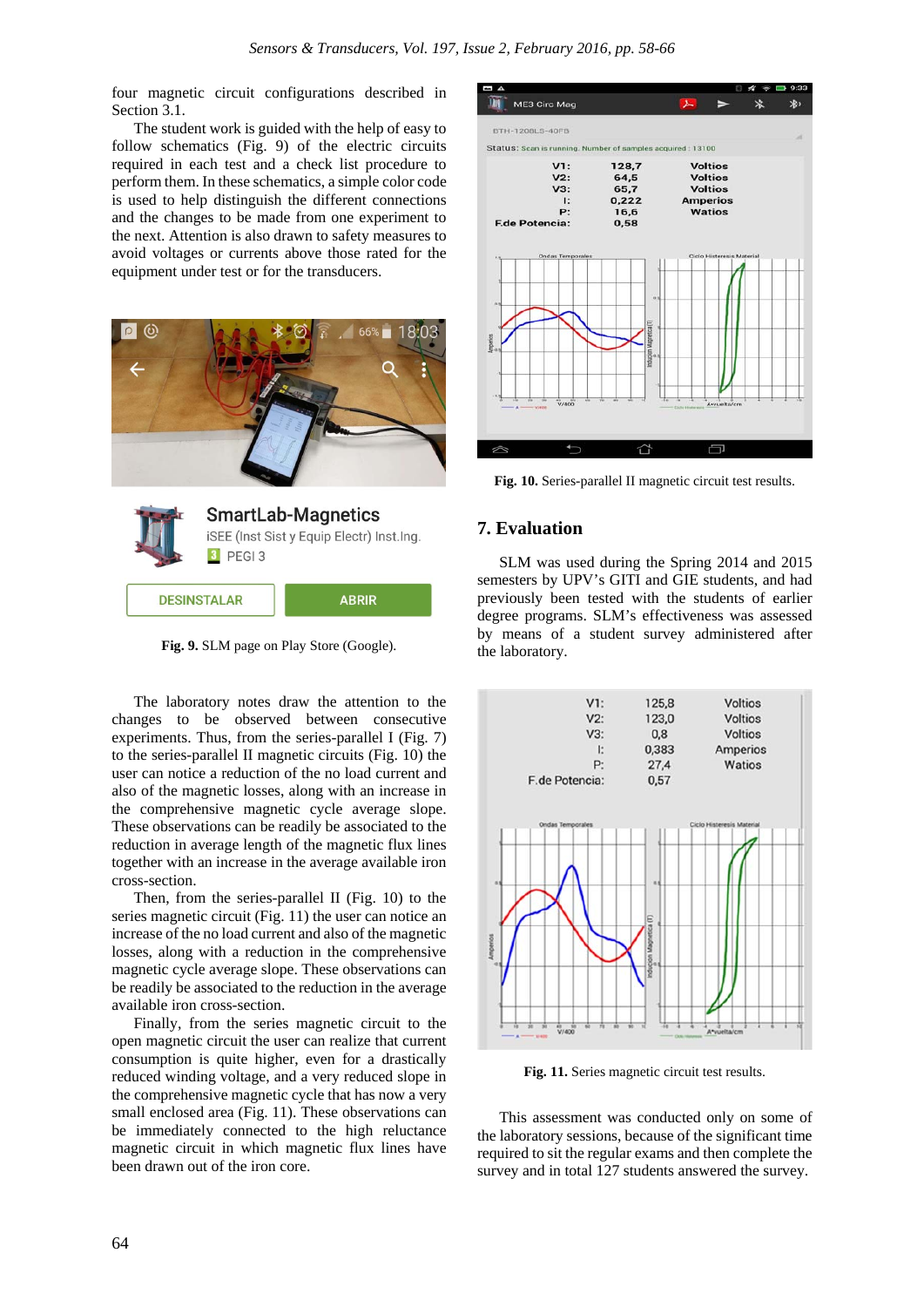The student satisfaction survey had five statements with a five-point scale, from 1 (completely agree) to 5 (completely disagree):

S1. This laboratory was useful for your education on electrical machines

S2. This laboratory helped you to understand concepts and enabled you to apply them in the topic being studied

S3. This laboratory increased your motivation towards learning electrical machines

S4. This laboratory provided you with useful experience that might be of service in your future job

S5. The educational materials used in this laboratory were adequate for the tasks to be performed.

The results of this survey, summarized in Fig. 13, show a good level of student satisfaction with the laboratory, with responses falling mainly between "completely agree" and "agree". The best scores were for statements S1 (usefulness), S2 (aid to understanding and applicability) and S5 (adequacy of the materials), all with over 70 % of responses being between "completely agree" and "agree".



**Fig. 12.** Open magnetic circuit test results.

# **8. Conclusions**

Blending modern technologies like DAQ boards and mobile devices Apps with traditional electrical machines laboratory equipment has been shown to have many advantages.

Modern test equipment and a set of laboratory tests on electrical machines' magnetic circuits configuration were developed to exploit these advantages, with the aim of helping students visualize complex concepts related with them, achieve a more lasting understanding and, thus, a more significant learning of the ideas presented in the magnetic circuit **lectures** 



**Fig. 13.** Student satisfaction survey responses to statements S1 to S5.

The test equipment captures voltage and current waveforms during the no-load operation of a transformer fed in different ways to set-up four varied magnetic circuit configurations. It then processes and presents the actual measured voltage and current waveforms together with the calculated core flux waveform, rms values, power losses and the core magnetic cycle on the screen of an Android mobile device. In this way, through a guided set of tests, the students can directly link the main properties of the magnetic circuit (average flux lines length, iron crosssection, permeability and specific losses) with basic operation parameters of the transformer (mainly the no-load current and core losses) and, specially, with the time waveforms and the magnetic cycle peculiarities.

The combination of the guided exercises with the SLM test equipment developed results in high levels of student satisfaction with the laboratory work, and thus, improved student motivation showing that the main objectives set during the laboratory design were achieved.

#### **References**

- [1]. S. A. Nasar, L. E. Unnewehr, Electromechanics and electric machines, 2nd ed., *Wiley*, New York, 1983.
- [2]. M. G. Say, Alternating current machines, 5th ed., *John Wiley & Sons*, 1983.
- [3]. A. E. Fitzgerald, C. Kingsley, S. D. Umans, Electric Machinery, 6th ed., *McGraw-Hill International Edition*, New York, 2003.
- [4]. S. J. Chapman, Electric Machinery Fundamentals, 5th ed., *McGraw-Hill*, 2011.
- [5]. L. Serrano-Iribarnegaray, J. Martínez-Román, Máquinas Eléctricas, 3rd ed., *Editorial de la Universitat Politècnica de València*, 2014.
- [6]. S. Bentz, Integration of basic electromagnetism and engineering technology, in *Proceedings of the Frontiers in Education Conference*, Vol. 2, November 1995, pp. 4a5.4–4a5.7.
- [7]. V. Pulijala, A. Akula, A. Syed, A web-based virtual laboratory for electromagnetic theory, in *Proceedings*